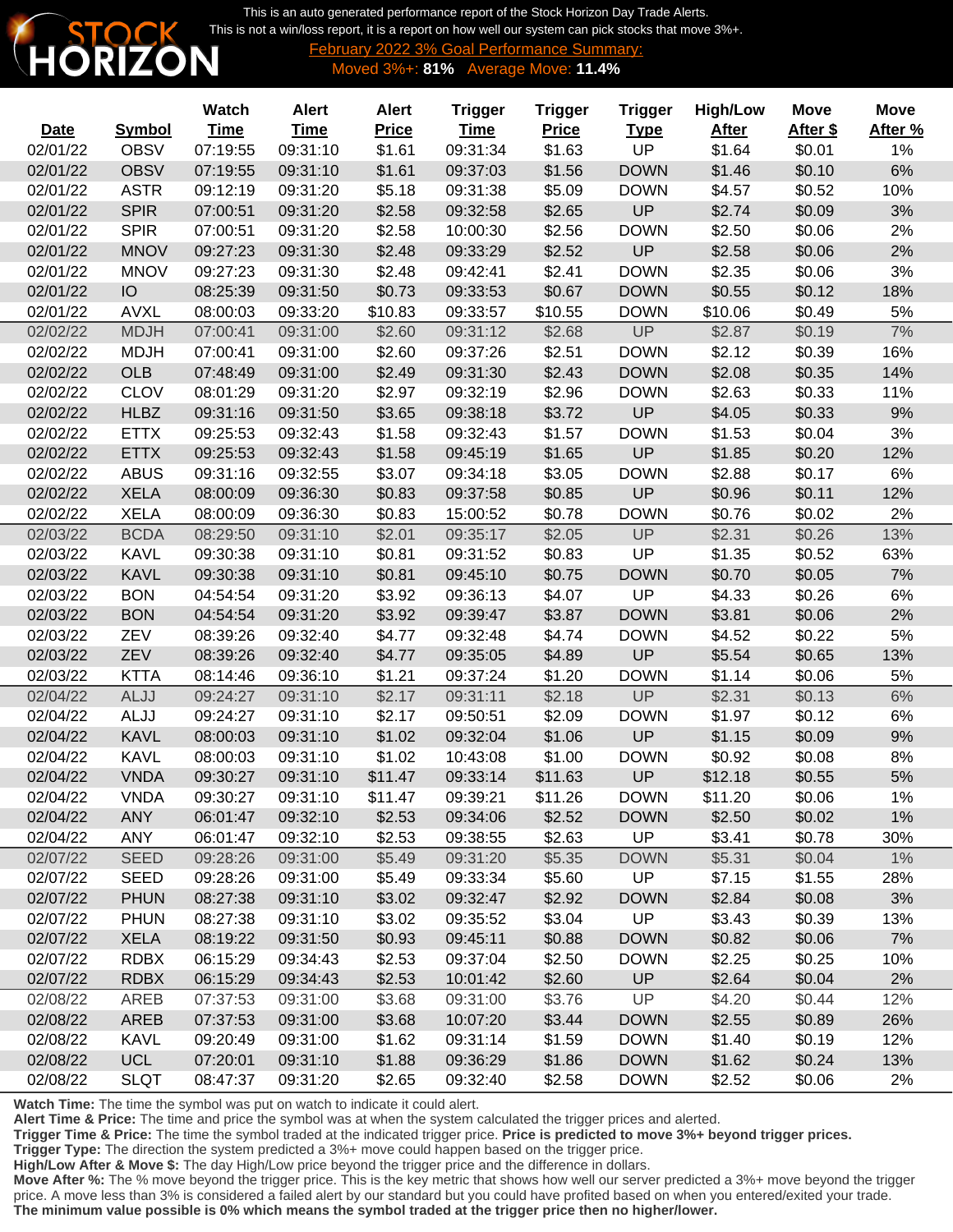|             |               | Watch       | <b>Alert</b> | <b>Alert</b> | <b>Trigger</b> | <b>Trigger</b> | <b>Trigger</b> | <b>High/Low</b> | <b>Move</b> | <b>Move</b> |
|-------------|---------------|-------------|--------------|--------------|----------------|----------------|----------------|-----------------|-------------|-------------|
| <b>Date</b> | <b>Symbol</b> | <b>Time</b> | <b>Time</b>  | <b>Price</b> | <b>Time</b>    | <b>Price</b>   | <b>Type</b>    | <b>After</b>    | After \$    | After %     |
| 02/08/22    | <b>SLQT</b>   | 08:47:37    | 09:31:20     | \$2.65       | 10:33:27       | \$2.86         | UP             | \$3.80          | \$0.94      | 33%         |
| 02/08/22    | <b>SOPA</b>   | 04:29:42    | 09:31:20     | \$4.27       | 09:32:34       | \$4.14         | <b>DOWN</b>    | \$4.02          | \$0.12      | 3%          |
| 02/08/22    | <b>SOPA</b>   | 04:29:42    | 09:31:20     | \$4.27       | 09:36:56       | \$4.35         | UP             | \$5.95          | \$1.60      | 37%         |
| 02/08/22    | <b>VLDR</b>   | 04:27:42    | 09:31:20     | \$4.63       | 09:31:22       | \$4.58         | <b>DOWN</b>    | \$3.98          | \$0.60      | 13%         |
| 02/08/22    | <b>EYES</b>   | 08:46:25    | 09:31:40     | \$1.64       | 09:32:03       | \$1.66         | UP             | \$1.68          | \$0.02      | 1%          |
| 02/08/22    | <b>EYES</b>   | 08:46:25    | 09:31:40     | \$1.64       | 09:50:40       | \$1.52         | <b>DOWN</b>    | \$1.42          | \$0.10      | 7%          |
| 02/09/22    | <b>AVRO</b>   | 08:29:03    | 09:31:00     | \$1.82       | 09:42:33       | \$1.75         | <b>DOWN</b>    | \$1.62          | \$0.13      | 7%          |
| 02/09/22    | <b>IFBD</b>   | 04:14:55    | 09:31:00     | \$1.16       | 09:32:38       | \$1.18         | UP             | \$1.28          | \$0.10      | 9%          |
| 02/09/22    | <b>IFBD</b>   | 04:14:55    | 09:31:00     | \$1.16       | 13:27:20       | \$1.09         | <b>DOWN</b>    | \$1.08          | \$0.01      | 1%          |
| 02/09/22    | <b>PHUN</b>   | 08:37:51    | 09:31:00     | \$3.53       | 09:31:34       | \$3.50         | <b>DOWN</b>    | \$3.28          | \$0.22      | 6%          |
| 02/09/22    | <b>SOPA</b>   | 06:05:27    | 09:31:00     | \$3.46       | 09:31:45       | \$3.49         | UP             | \$3.84          | \$0.35      | 10%         |
| 02/09/22    | <b>SOPA</b>   | 06:05:27    | 09:31:00     | \$3.46       | 12:56:59       | \$3.37         | <b>DOWN</b>    | \$3.33          | \$0.04      | 1%          |
| 02/09/22    | <b>DCFC</b>   | 08:28:55    | 09:31:20     | \$13.28      | 09:31:58       | \$12.93        | <b>DOWN</b>    | \$12.21         | \$0.72      | 6%          |
| 02/09/22    | <b>DCFC</b>   | 08:28:55    | 09:31:20     | \$13.28      | 10:14:50       | \$13.87        | UP             | \$19.75         | \$5.88      | 42%         |
| 02/10/22    | <b>AREB</b>   | 08:57:56    | 09:31:10     | \$2.70       | 09:31:46       | \$2.75         | UP             | \$3.82          | \$1.07      | 39%         |
| 02/10/22    | <b>IRNT</b>   | 04:21:16    | 09:31:10     | \$4.27       | 09:31:28       | \$4.38         | UP             | \$4.92          | \$0.54      | 12%         |
| 02/10/22    | <b>IRNT</b>   | 04:21:16    | 09:31:10     | \$4.27       | 09:34:17       | \$4.23         | <b>DOWN</b>    | \$4.19          | \$0.04      | 1%          |
| 02/10/22    | <b>TWOU</b>   | 09:27:40    | 09:31:10     | \$11.79      | 09:32:14       | \$11.60        | <b>DOWN</b>    | \$9.05          | \$2.55      | 22%         |
| 02/10/22    | <b>DRMA</b>   | 09:30:12    | 09:31:40     | \$1.43       | 09:32:27       | \$1.46         | UP             | \$1.55          | \$0.09      | 6%          |
| 02/10/22    | <b>DRMA</b>   | 09:30:12    | 09:31:40     | \$1.43       | 13:16:53       | \$1.32         | <b>DOWN</b>    | \$1.20          | \$0.12      | 9%          |
| 02/10/22    | <b>DCFC</b>   | 08:40:04    | 09:31:50     | \$13.57      | 09:32:42       | \$13.34        | <b>DOWN</b>    | \$12.73         | \$0.61      | 5%          |
| 02/10/22    | <b>DCFC</b>   | 08:40:04    | 09:31:50     | \$13.57      | 09:52:12       | \$13.90        | UP             | \$14.95         | \$1.05      | 8%          |
| 02/10/22    | QMCO          | 09:18:52    | 09:31:50     | \$2.72       | 09:34:23       | \$2.91         | UP             | \$3.24          | \$0.33      | 11%         |
| 02/10/22    | <b>SOPA</b>   | 08:00:04    | 09:31:50     | \$4.02       | 09:35:06       | \$4.06         | UP             | \$4.32          | \$0.26      | 6%          |
| 02/10/22    | <b>SOPA</b>   | 08:00:04    | 09:31:50     | \$4.02       | 13:33:49       | \$3.72         | <b>DOWN</b>    | \$3.70          | \$0.02      | 1%          |
| 02/11/22    | <b>PRQR</b>   | 07:47:14    | 09:31:10     | \$1.60       | 09:31:19       | \$1.59         | <b>DOWN</b>    | \$1.33          | \$0.26      | 16%         |
| 02/11/22    | <b>MODD</b>   | 08:53:06    | 09:31:10     | \$5.58       | 09:31:29       | \$5.51         | <b>DOWN</b>    | \$4.02          | \$1.49      | 27%         |
| 02/11/22    | <b>MODD</b>   | 08:53:06    | 09:31:10     | \$5.58       | 09:46:54       | \$5.90         | UP             | \$6.05          | \$0.15      | 3%          |
| 02/11/22    | <b>BRCC</b>   | 09:26:34    | 09:31:20     | \$18.42      | 09:31:38       | \$18.10        | <b>DOWN</b>    | \$15.76         | \$2.34      | 13%         |
| 02/11/22    | <b>CTRM</b>   | 08:51:54    | 09:31:20     | \$2.00       | 09:32:01       | \$2.01         | UP             | \$2.04          | \$0.03      | 2%          |
| 02/11/22    | <b>CTRM</b>   | 08:51:54    | 09:31:20     | \$2.00       | 09:41:07       | \$1.93         | <b>DOWN</b>    | \$1.74          | \$0.19      | 10%         |
| 02/11/22    | <b>DCFC</b>   | 08:38:50    | 09:31:20     | \$14.14      | 09:32:15       | \$13.99        | <b>DOWN</b>    | \$10.10         | \$3.89      | 28%         |
| 02/11/22    | <b>KAVL</b>   | 08:20:10    | 09:32:10     | \$2.47       | 09:32:12       | \$2.51         | UP             | \$2.95          | \$0.44      | 18%         |
| 02/11/22    | <b>KAVL</b>   | 08:20:10    | 09:32:10     | \$2.47       | 14:57:40       | \$2.11         | <b>DOWN</b>    | \$2.08          | \$0.03      | 1%          |
| 02/11/22    | <b>ORPH</b>   | 04:56:58    | 09:32:10     | \$2.25       | 09:32:39       | \$2.33         | UP             | \$2.63          | \$0.30      | 13%         |
| 02/11/22    | <b>ORPH</b>   | 04:56:58    | 09:32:10     | \$2.25       | 13:34:52       | \$2.22         | <b>DOWN</b>    | \$2.15          | \$0.07      | 3%          |
| 02/14/22    | <b>KAVL</b>   | 05:47:36    | 09:31:20     | \$2.57       | 09:36:41       | \$2.48         | <b>DOWN</b>    | \$2.28          | \$0.20      | 8%          |
| 02/14/22    | <b>KAVL</b>   | 05:47:36    | 09:31:20     | \$2.57       | 14:57:04       | \$2.65         | <b>UP</b>      | \$2.79          | \$0.14      | 5%          |
| 02/14/22    | <b>KSCP</b>   | 08:54:00    | 09:31:20     | \$6.86       | 09:31:30       | \$6.76         | <b>DOWN</b>    | \$6.63          | \$0.13      | 2%          |
| 02/14/22    | <b>KSCP</b>   | 08:54:00    | 09:31:20     | \$6.86       | 09:37:58       | \$7.22         | <b>UP</b>      | \$9.36          | \$2.14      | 30%         |
| 02/14/22    | <b>MOTS</b>   | 07:00:56    | 09:32:00     | \$0.58       | 09:34:39       | \$0.63         | UP             | \$0.65          | \$0.02      | 3%          |
| 02/14/22    | <b>MOTS</b>   | 07:00:56    | 09:32:00     | \$0.58       | 09:51:52       | \$0.57         | <b>DOWN</b>    | \$0.44          | \$0.13      | 23%         |
| 02/14/22    | <b>XELA</b>   | 09:31:20    | 09:38:50     | \$0.68       | 09:40:42       | \$0.70         | UP             | \$0.75          | \$0.05      | 7%          |
| 02/15/22    | <b>KAVL</b>   | 08:00:02    | 09:31:00     | \$2.88       | 09:32:58       | \$2.94         | UP             | \$3.45          | \$0.51      | 17%         |
| 02/15/22    | <b>IPW</b>    | 07:14:26    | 09:31:30     | \$2.23       | 09:32:13       | \$2.19         | <b>DOWN</b>    | \$2.06          | \$0.13      | 6%          |
| 02/15/22    | <b>IPW</b>    | 07:14:26    | 09:31:30     | \$2.23       | 09:37:20       | \$2.30         | <b>UP</b>      | \$2.35          | \$0.05      | 2%          |
| 02/15/22    | <b>AGRI</b>   | 08:49:14    | 09:31:50     | \$1.98       | 09:31:56       | \$2.02         | UP             | \$2.04          | \$0.02      | 1%          |
| 02/15/22    | <b>AGRI</b>   | 08:49:14    | 09:31:50     | \$1.98       | 09:34:24       | \$1.83         | <b>DOWN</b>    | \$1.67          | \$0.16      | 9%          |
| 02/15/22    | <b>DCFC</b>   | 09:30:26    | 09:33:40     | \$10.05      | 09:35:41       | \$9.99         | <b>DOWN</b>    | \$9.22          | \$0.77      | 8%          |
| 02/15/22    | <b>HIVE</b>   | 09:30:26    | 09:33:40     | \$2.23       | 09:40:19       | \$2.25         | UP             | \$2.25          | \$0.00      | 0%          |

**Watch Time:** The time the symbol was put on watch to indicate it could alert.

**Alert Time & Price:** The time and price the symbol was at when the system calculated the trigger prices and alerted.

**Trigger Time & Price:** The time the symbol traded at the indicated trigger price. **Price is predicted to move 3%+ beyond trigger prices.**

**Trigger Type:** The direction the system predicted a 3%+ move could happen based on the trigger price.

**High/Low After & Move \$:** The day High/Low price beyond the trigger price and the difference in dollars.

**Move After %:** The % move beyond the trigger price. This is the key metric that shows how well our server predicted a 3%+ move beyond the trigger price. A move less than 3% is considered a failed alert by our standard but you could have profited based on when you entered/exited your trade. **The minimum value possible is 0% which means the symbol traded at the trigger price then no higher/lower.**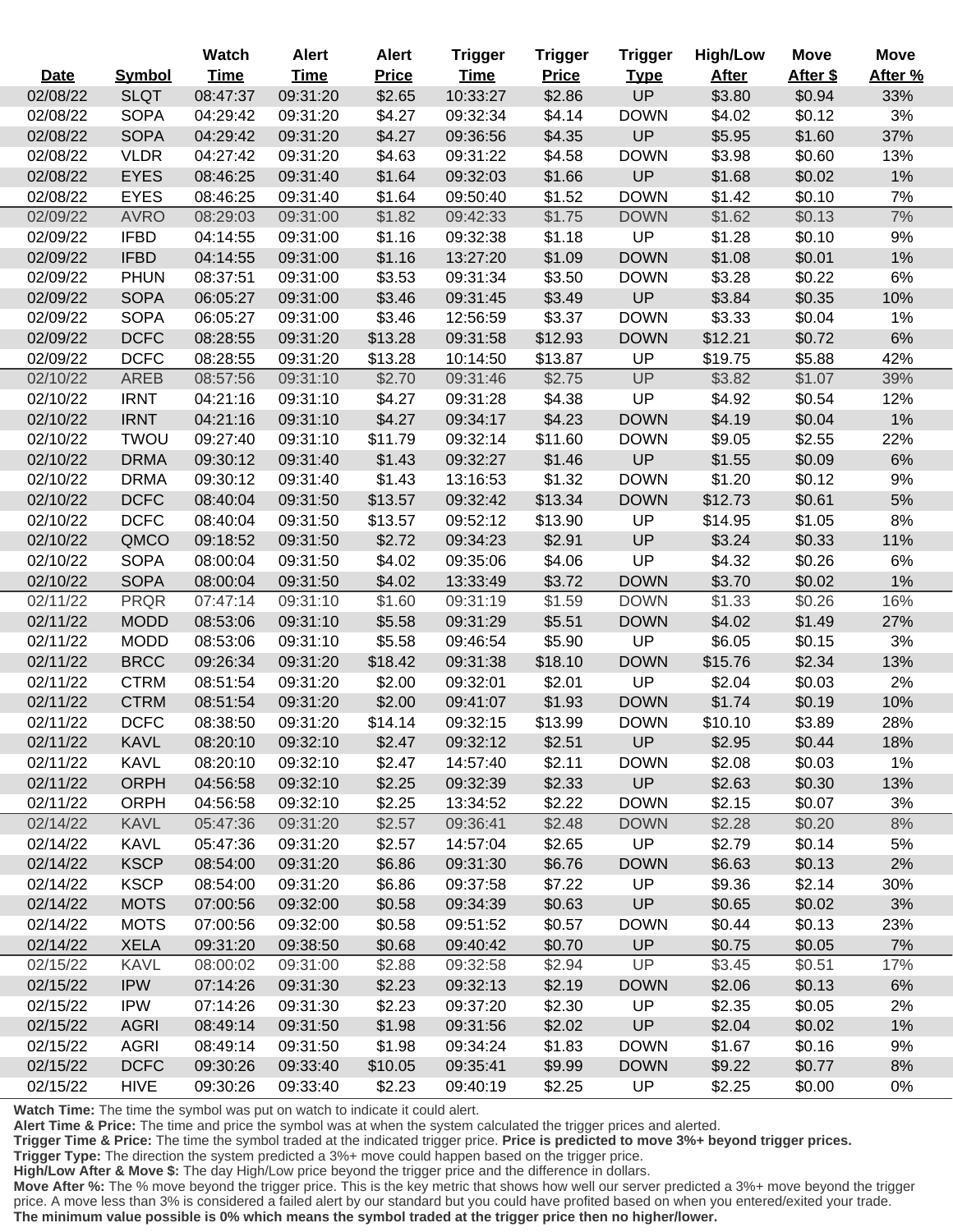|             |               | <b>Watch</b> | <b>Alert</b> | <b>Alert</b> | <b>Trigger</b> | <b>Trigger</b> | <b>Trigger</b> | <b>High/Low</b> | <b>Move</b> | <b>Move</b> |
|-------------|---------------|--------------|--------------|--------------|----------------|----------------|----------------|-----------------|-------------|-------------|
| <b>Date</b> | <b>Symbol</b> | <b>Time</b>  | <b>Time</b>  | <b>Price</b> | <b>Time</b>    | <b>Price</b>   | <b>Type</b>    | <b>After</b>    | After \$    | After %     |
| 02/15/22    | <b>HIVE</b>   | 09:30:26     | 09:33:40     | \$2.23       | 12:16:15       | \$2.16         | <b>DOWN</b>    | \$2.11          | \$0.05      | 2%          |
| 02/16/22    | <b>BBIG</b>   | 08:08:16     | 09:31:10     | \$3.73       | 09:32:45       | \$3.70         | <b>DOWN</b>    | \$3.45          | \$0.25      | 7%          |
| 02/16/22    | <b>HOOK</b>   | 04:11:20     | 09:31:10     | \$2.05       | 09:31:23       | \$2.00         | <b>DOWN</b>    | \$1.87          | \$0.13      | 6%          |
| 02/16/22    | <b>HOOK</b>   | 04:11:20     | 09:31:10     | \$2.05       | 09:59:14       | \$2.11         | UP             | \$2.38          | \$0.27      | 13%         |
| 02/16/22    | <b>KAVL</b>   | 08:01:36     | 09:31:10     | \$2.99       | 09:31:21       | \$2.96         | <b>DOWN</b>    | \$2.30          | \$0.66      | 22%         |
| 02/16/22    | <b>TISI</b>   | 04:19:36     | 09:31:20     | \$1.45       | 09:31:47       | \$1.50         | UP             | \$1.57          | \$0.07      | 5%          |
| 02/16/22    | <b>TISI</b>   | 04:19:36     | 09:31:20     | \$1.45       | 09:36:12       | \$1.43         | <b>DOWN</b>    | \$1.21          | \$0.22      | 15%         |
| 02/16/22    | <b>SPCE</b>   | 09:31:36     | 09:31:40     | \$10.16      | 09:34:47       | \$10.49        | UP             | \$10.50         | \$0.01      | $0\%$       |
| 02/16/22    | <b>SPCE</b>   | 09:31:36     | 09:31:40     | \$10.16      | 09:35:51       | \$10.11        | <b>DOWN</b>    | \$9.69          | \$0.42      | 4%          |
| 02/16/22    | <b>CSCW</b>   | 08:01:44     | 09:32:00     | \$0.61       | 09:46:07       | \$0.57         | <b>DOWN</b>    | \$0.54          | \$0.03      | 5%          |
| 02/16/22    | <b>CRSR</b>   | 09:37:28     | 09:39:50     | \$23.17      | 09:39:54       | \$23.15        | <b>DOWN</b>    | \$22.99         | \$0.16      | 1%          |
| 02/16/22    | <b>CRSR</b>   | 09:37:28     | 09:39:50     | \$23.17      | 10:43:56       | \$23.76        | UP             | \$23.98         | \$0.22      | 1%          |
| 02/17/22    | <b>FSLY</b>   | 08:00:06     | 09:31:20     | \$20.75      | 09:34:17       | \$20.50        | <b>DOWN</b>    | \$19.13         | \$1.37      | 7%          |
| 02/17/22    | <b>MDJH</b>   | 08:29:18     | 09:32:00     | \$3.10       | 09:32:10       | \$3.25         | UP             | \$3.34          | \$0.09      | 3%          |
| 02/17/22    | <b>MDJH</b>   | 08:29:18     | 09:32:00     | \$3.10       | 09:59:20       | \$3.02         | <b>DOWN</b>    | \$2.55          | \$0.47      | 16%         |
| 02/17/22    | <b>MULN</b>   | 09:31:50     | 09:32:20     | \$0.87       | 09:43:35       | \$0.92         | UP             | \$0.93          | \$0.01      | 1%          |
| 02/17/22    | <b>MULN</b>   | 09:31:50     | 09:32:20     | \$0.87       | 10:48:18       | \$0.86         | <b>DOWN</b>    | \$0.76          | \$0.10      | 11%         |
| 02/17/22    | <b>VTNR</b>   | 09:03:02     | 09:32:50     | \$5.32       | 09:32:59       | \$5.30         | <b>DOWN</b>    | \$5.01          | \$0.29      | 6%          |
| 02/18/22    | <b>FSRD</b>   | 09:20:53     | 09:31:00     | \$4.32       | 09:31:15       | \$4.41         | <b>UP</b>      | \$8.36          | \$3.95      | 90%         |
| 02/18/22    | <b>FSRD</b>   | 09:20:53     | 09:31:00     | \$4.32       | 10:32:30       | \$4.20         | <b>DOWN</b>    | \$2.95          | \$1.25      | 30%         |
| 02/18/22    | QNGY          | 07:56:45     | 09:31:10     | \$6.15       | 09:31:23       | \$6.03         | <b>DOWN</b>    | \$3.56          | \$2.47      | 41%         |
| 02/18/22    | QNGY          | 07:56:45     | 09:31:10     | \$6.15       | 09:35:11       | \$6.58         | UP             | \$6.65          | \$0.07      | 1%          |
| 02/18/22    | <b>CELZ</b>   | 07:26:05     | 09:31:50     | \$2.09       | 09:32:15       | \$2.11         | UP             | \$2.33          | \$0.22      | 10%         |
| 02/18/22    | <b>CELZ</b>   | 07:26:05     | 09:31:50     | \$2.09       | 09:59:41       | \$1.98         | <b>DOWN</b>    | \$1.69          | \$0.29      | 15%         |
| 02/18/22    | <b>FTK</b>    | 06:45:32     | 09:31:50     | \$1.37       | 09:35:11       | \$1.30         | <b>DOWN</b>    | \$1.25          | \$0.05      | 4%          |
| 02/18/22    | <b>FTK</b>    | 06:45:32     | 09:31:50     | \$1.37       | 09:54:27       | \$1.41         | UP             | \$1.64          | \$0.23      | 16%         |
| 02/18/22    | <b>NRGV</b>   | 07:14:45     | 09:32:00     | \$16.71      | 09:34:06       | \$16.59        | <b>DOWN</b>    | \$11.72         | \$4.87      | 29%         |
| 02/18/22    | <b>MTEK</b>   | 09:31:25     | 09:32:20     | \$1.94       | 09:32:45       | \$1.95         | UP             | \$2.58          | \$0.63      | 32%         |
| 02/22/22    | <b>PHUN</b>   | 04:28:08     | 09:31:00     | \$3.53       | 09:31:11       | \$3.48         | <b>DOWN</b>    | \$3.14          | \$0.34      | 10%         |
| 02/22/22    | <b>KPTI</b>   | 09:02:32     | 09:31:01     | \$11.20      | 09:55:14       | \$10.87        | <b>DOWN</b>    | \$9.79          | \$1.08      | 10%         |
| 02/22/22    | <b>DWAC</b>   | 05:33:12     | 09:31:10     | \$95.50      | 09:31:15       | \$93.99        | <b>DOWN</b>    | \$85.65         | \$8.34      | 9%          |
| 02/22/22    | <b>NVCT</b>   | 09:15:04     | 09:31:10     | \$7.42       | 09:32:50       | \$7.10         | <b>DOWN</b>    | \$6.25          | \$0.85      | 12%         |
| 02/22/22    | <b>HOOK</b>   | 08:02:40     | 09:31:40     | \$2.64       | 09:32:21       | \$2.69         | UP             | \$3.05          | \$0.36      | 13%         |
| 02/22/22    | <b>HOOK</b>   | 08:02:40     | 09:31:40     | \$2.64       | 13:01:47       | \$2.56         | <b>DOWN</b>    | \$2.45          | \$0.11      | 4%          |
| 02/22/22    | <b>OCGN</b>   | 06:15:51     | 09:31:50     | \$3.76       | 09:38:07       | \$3.87         | UP             | \$4.53          | \$0.66      | 17%         |
| 02/22/22    | <b>IMPP</b>   | 09:19:36     | 09:32:00     | \$0.75       | 09:34:20       | \$0.78         | UP             | \$0.86          | \$0.08      | 10%         |
| 02/22/22    | <b>IMPP</b>   | 09:19:36     | 09:32:00     | \$0.75       | 10:25:18       | \$0.67         | <b>DOWN</b>    | \$0.63          | \$0.04      | 6%          |
| 02/22/22    | <b>GFAI</b>   | 09:30:24     | 09:35:20     | \$0.50       | 09:44:12       | \$0.46         | <b>DOWN</b>    | \$0.40          | \$0.06      | 13%         |
| 02/23/22    | <b>IMPP</b>   | 04:11:59     | 09:31:00     | \$1.06       | 09:31:56       | \$1.09         | UP             | \$1.29          | \$0.20      | 18%         |
| 02/23/22    | <b>IMPP</b>   | 04:11:59     | 09:31:00     | \$1.06       | 13:57:24       | \$1.00         | <b>DOWN</b>    | \$0.98          | \$0.02      | 2%          |
| 02/23/22    | <b>MULN</b>   | 05:07:35     | 09:31:00     | \$0.75       | 09:31:34       | \$0.77         | UP             | \$0.80          | \$0.03      | 5%          |
| 02/23/22    | <b>MULN</b>   | 05:07:35     | 09:31:00     | \$0.75       | 09:41:39       | \$0.72         | <b>DOWN</b>    | \$0.62          | \$0.10      | 15%         |
| 02/23/22    | <b>REVB</b>   | 04:11:27     | 09:31:00     | \$2.02       | 09:31:04       | \$1.95         | <b>DOWN</b>    | \$1.71          | \$0.24      | 12%         |
| 02/23/22    | <b>REVB</b>   | 04:11:27     | 09:31:00     | \$2.02       | 09:45:16       | \$2.09         | <b>UP</b>      | \$2.21          | \$0.12      | 6%          |
| 02/23/22    | <b>OSTK</b>   | 08:49:19     | 09:31:20     | \$46.17      | 09:32:45       | \$46.06        | <b>DOWN</b>    | \$43.34         | \$2.72      | 6%          |
| 02/23/22    | <b>OSTK</b>   | 08:49:19     | 09:31:20     | \$46.17      | 09:34:32       | \$48.43        | <b>UP</b>      | \$50.85         | \$2.42      | 5%          |
| 02/23/22    | <b>STRN</b>   | 08:49:11     | 09:31:20     | \$1.72       | 09:33:03       | \$1.73         | <b>UP</b>      | \$1.91          | \$0.18      | 10%         |
| 02/23/22    | <b>STRN</b>   | 08:49:11     | 09:31:20     | \$1.72       | 11:24:29       | \$1.65         | <b>DOWN</b>    | \$1.64          | \$0.01      | 1%          |
| 02/23/22    | <b>CLEU</b>   | 09:31:43     | 09:32:42     | \$1.18       | 09:33:57       | \$1.19         | <b>UP</b>      | \$1.20          | \$0.01      | 1%          |
| 02/23/22    | <b>CLEU</b>   | 09:31:43     | 09:32:42     | \$1.18       | 09:35:49       | \$1.13         | <b>DOWN</b>    | \$0.93          | \$0.20      | 18%         |

**Watch Time:** The time the symbol was put on watch to indicate it could alert.

Ī

İ

İ

**Alert Time & Price:** The time and price the symbol was at when the system calculated the trigger prices and alerted.

**Trigger Time & Price:** The time the symbol traded at the indicated trigger price. **Price is predicted to move 3%+ beyond trigger prices.**

**Trigger Type:** The direction the system predicted a 3%+ move could happen based on the trigger price.

**High/Low After & Move \$:** The day High/Low price beyond the trigger price and the difference in dollars.

**Move After %:** The % move beyond the trigger price. This is the key metric that shows how well our server predicted a 3%+ move beyond the trigger price. A move less than 3% is considered a failed alert by our standard but you could have profited based on when you entered/exited your trade. **The minimum value possible is 0% which means the symbol traded at the trigger price then no higher/lower.**